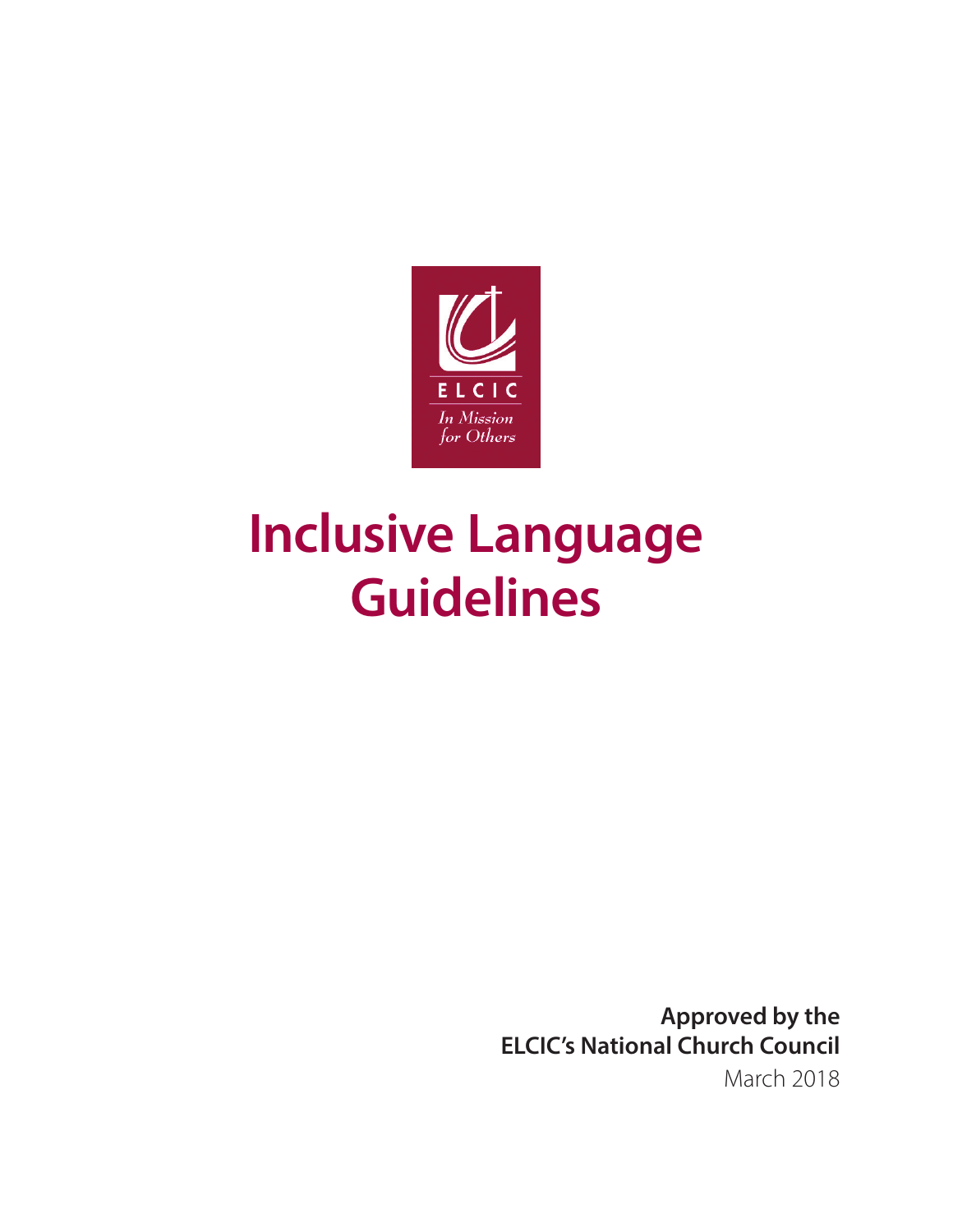## **Introduction**

Lutherans have a long history of proclaiming the love of God to all people. What has changed over the centuries is the language in which this "good news" is proclaimed. Historically, in Canada, the Lutheran Church was an immigrant church that ministered to settled and newly arrived immigrants. Lots has changed over the years, and the Evangelical Lutheran Church in Canada (ELCIC) finds itself in an increasingly pluralistic context which invites us to think anew about how we preach and live the gospel.

As we continue to learn and grow as God's people, we gain new understanding of our world. When we name our complex history, it can assist us in repairing those broken relationships and moving us towards being a more inclusive church. Language becomes an important vehicle to proclaim God's justice and well-being and reflects hospitality and welcome to all.

Below is a resource to support you in using inclusive language in your communities.

# **Theological**

The language we use for God takes its roots in the language of scripture. However, in the Bible male pronouns for God have been predominantly used throughout Christian history. While we understand the language we use for God to be of a metaphorical and symbolic nature, male gendered theological and liturgical pronouns for God can leave us with the impression that God is male. Using predominantly male gendered language when referencing God can leave many feeling excluded and diminished.

It is preferable, then, to reduce to a minimum the use of gendered pronouns when referring to God, and to use 'God' as the pronoun for God. While this may cause some awkward phrasing, it keeps us mindful of how God transcends human gender. Avoid pronouns like 'He', 'His', 'Him' when referring to God. Consider varied and diverse pronouns as an alternative.

The language of the Trinity requires particular attention. The terms 'Father, Son and Holy Spirit' are the traditional and historical formulations of the Trinity. While these terms connect us to historical and orthodox Christianity, alternate formulations for the Trinity, such as 'Creator, Redeemer, Sanctifier,' can serve to deepen our understanding. The names for the persons of the Trinity are not intended to imply that they have gender. Instead, the names are signs to us, of who scripture speaks about.

In regards to the First Person of the Trinity, 'The Father' and 'God' may not be easily interchangeable. However, there are examples in scripture using female and mother metaphors when speaking of God, including God who gives birth (Deut, 32:18), God as a nursing mother (Isaiah 49:15), and God as a woman in labour (Isaiah 42:14). It is important to remember that it is the relationship that the Father has to Jesus that is significant above the particularity of gender of a father. It is preferable to use varied, inclusive and diverse language when speaking of the First Person of the Trinity.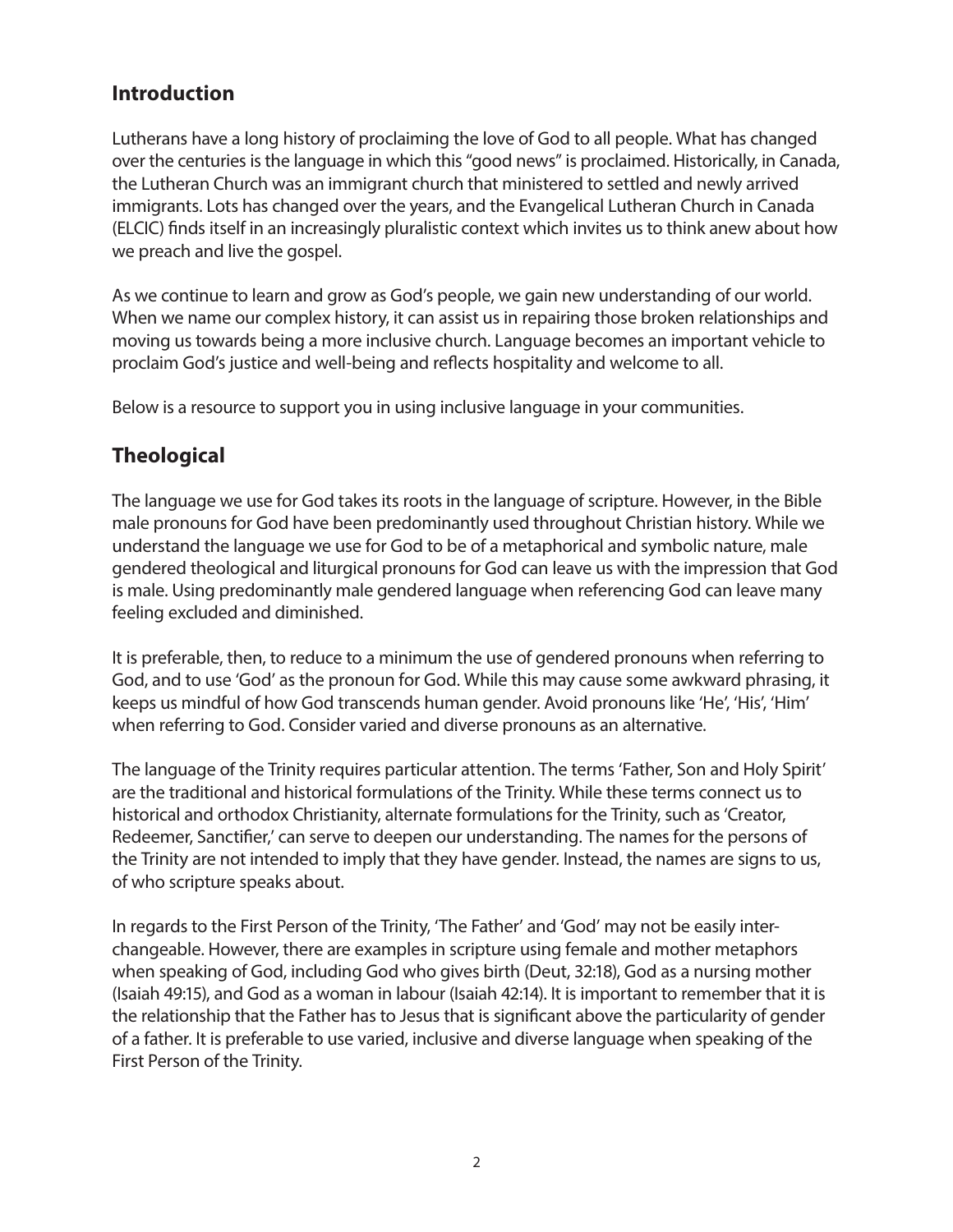In regards to the Second Person of the Trinity, while Jesus' body was male in gender the incarnation's significance is God's connection to our humanity. It is preferable to minimize the use of the male pronouns for the Christ, so as not to connect the incarnation to maleness, but rather use names or titles when referring to the Second Person of the Trinity, e.g., Jesus, Christ, the Messiah, Saviour, companion or kin. It is also important to remember that it is Jesus' relationship to the Father that is significant above the particularity of the gender of a son. The use of varied, inclusive and diverse language when speaking of the Second Person of the Trinity is preferred.

In regards to the Third Person of the Trinity, there is no scripture or theological association of the male gender to the Holy Spirit. In Hebrew 'Spirit' or 'Ruah' is grammatically female and scripture at times uses female metaphors for the Holy Spirit. It is preferable to use neutral pronouns as well as inclusive and diverse language when speaking of the Third Person of the Trinity, e.g. Spirit, Sanctifier, Sustainer.

# **Liturgical**

The language of worship and liturgy is constantly adapting and evolving as language and society changes around us. Diverse and inclusive liturgical language is preferable whenever possible. The New Revised Standard Version (NRSV) is the ELCIC's approved translation of the Bible.

In worship and in liturgical language it is advisable to use inclusive language for people e.g. humanity, humankind, sisters and brothers and siblings, children of God, people of God rather than gender exclusive language e.g. mankind, men, brothers. It is also advisable to pay attention to metaphors and images that contrast 'black and white' and 'light and dark' for how they could be casting negative racial connotations. Finally, it is advisable to pay attention to images and metaphors for differently abled persons and how language can cast those who are 'lame', 'deaf' or 'blind' etc… in a negative context.

### **Interfaith Relationships**

Today in Canada there is a wide variety of spiritual and religious traditions and expressions. Our language is an important means to communicate our recognition of the diversity of humankind's religious and spiritual traditions and a way to express our hospitality to all God's people.

Some things in particular to note are:

- It is important to recognize the diversity that is present within any religious or spiritual tradition. Not all Lutherans believe or live their faith in the same way so it is important to recognize the diversity of belief and expression that can also be present in other religious or spiritual traditions. Therefore, it is important to not make broad sweeping statements about a particular religious or spiritual tradition but rather ask what is important for a particular member or group of a religious or spiritual tradition.
- We all live with previous knowledge and experience which organizes how we engage with others. In order to express hospitality to others it is important for us to recognize when our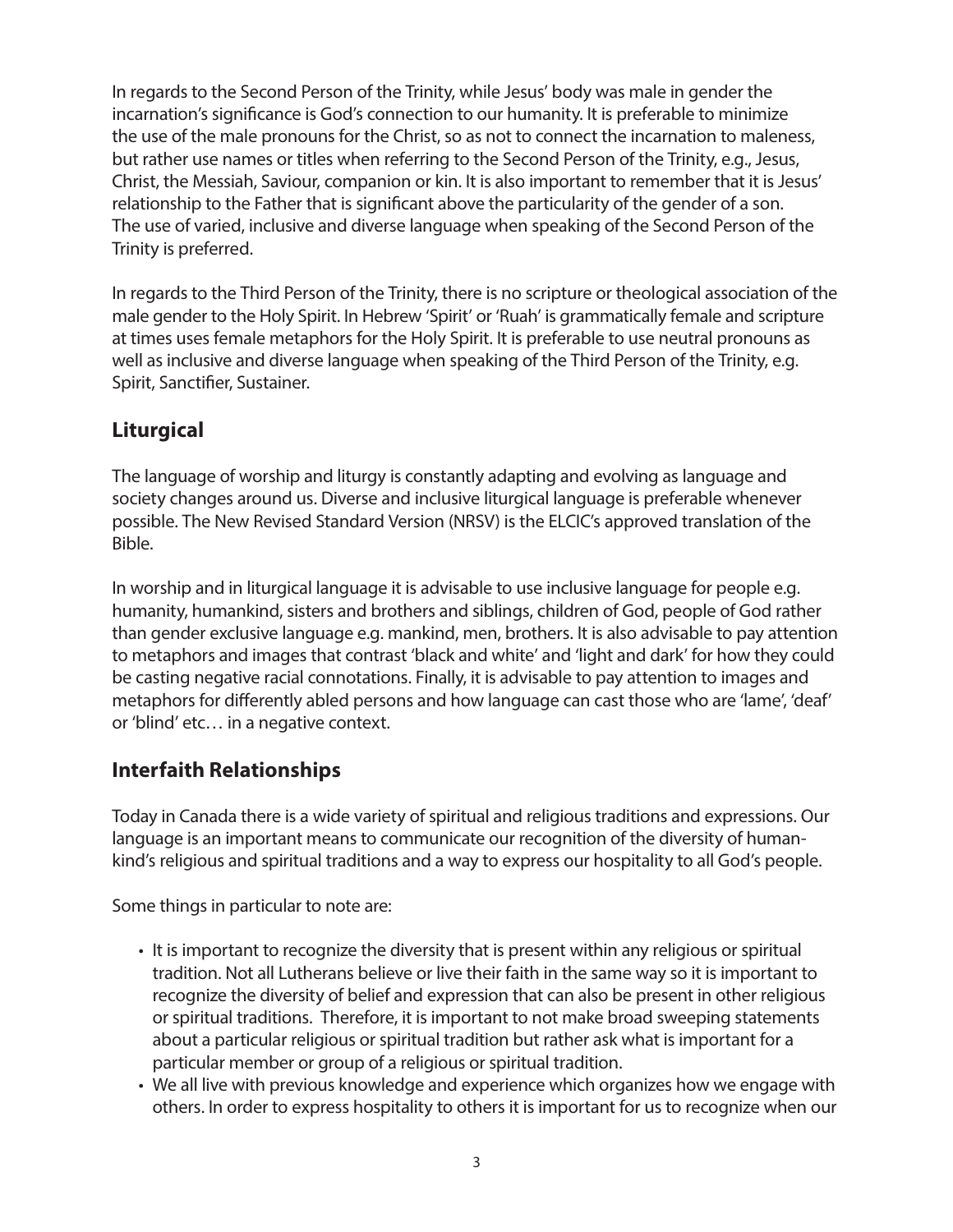previous experience and knowledge might influence how we see or interact with others in ways that get in the way of sharing God's love for all. Sometimes it can be helpful to talk about our previous experience(s) and perceptions of others in order to be freer to interact in a way that is more hospitable.

- When we make reference to another religious or spiritual tradition's teachings, practices or sacred texts, it is important that we are accurate. Resources can be found online, at public libraries or from leaders of the particular religion or tradition that is being discussed to help us communicate in an informed manner.
- First Nations, Inuit and Métis peoples vary widely in their spiritual traditions and practices. As a result of Christianity's influence, traditional teachings and practices were outlawed and often replaced by European religious teachings. In some instances, it resulted in traditional and European religious practices being hybridized, while in other situations, some Indigenous persons maintained their traditional teachings and practices in secret. In more recent years, there has been a recovery and revival of Indigenous traditional teachings and practices in many Indigenous communities. While there can be some similarities, First Nations, Inuit and Métis peoples have varied practices even within communities, so it is important not to generalize about these practices, and to enquire respectfully about local practices.
- It is often very helpful to be curious with those who are of a different religion or spiritual tradition. What terms do they use to describe themselves or their religious practices? What is important for them that they would like us to know? What are the similarities and differences in the ways we approach the sacred? These can be very important conversations as we communicate and engage in ways that are respectful and express our openness to all God's people.

A helpful resource document developed by the ELCIC is: http://elcic.ca/ecumenical/documents/EncounteringPeopleOfOtherFaiths-InterfaithGuidelines.pdf

### **Abilities/Disabilities**

Whenever we talk about abilities/disabilities, we reveal our understanding about what we perceive as normal. It is important to note that normal can be understood very differently depending on one's perspective. When we write about persons with varying abilities, remember the person comes first rather than abilities/disabilities.

Labelling or defining a person or group limits how we see them. Therefore, it is more helpful to use language that recognizes the whole person remembering that each of us have various challenges. For example, "a person who is blind", "a person with cystic fibrosis" or "a person who has dementia" recognizes the challenge and at the same time invites us to see the totality of the person and not only the particular challenge. It is important to ask the person(s) with a particular challenge how they would want it to be identified.

It is also important to note that many chronic conditions and disabilities may or may not be visible. Therefore, attentiveness to our assumptions is important since there will be times when we will not be aware that someone is living with a disability, such as fibromyalgia, depression, or a hearing loss, to name a few.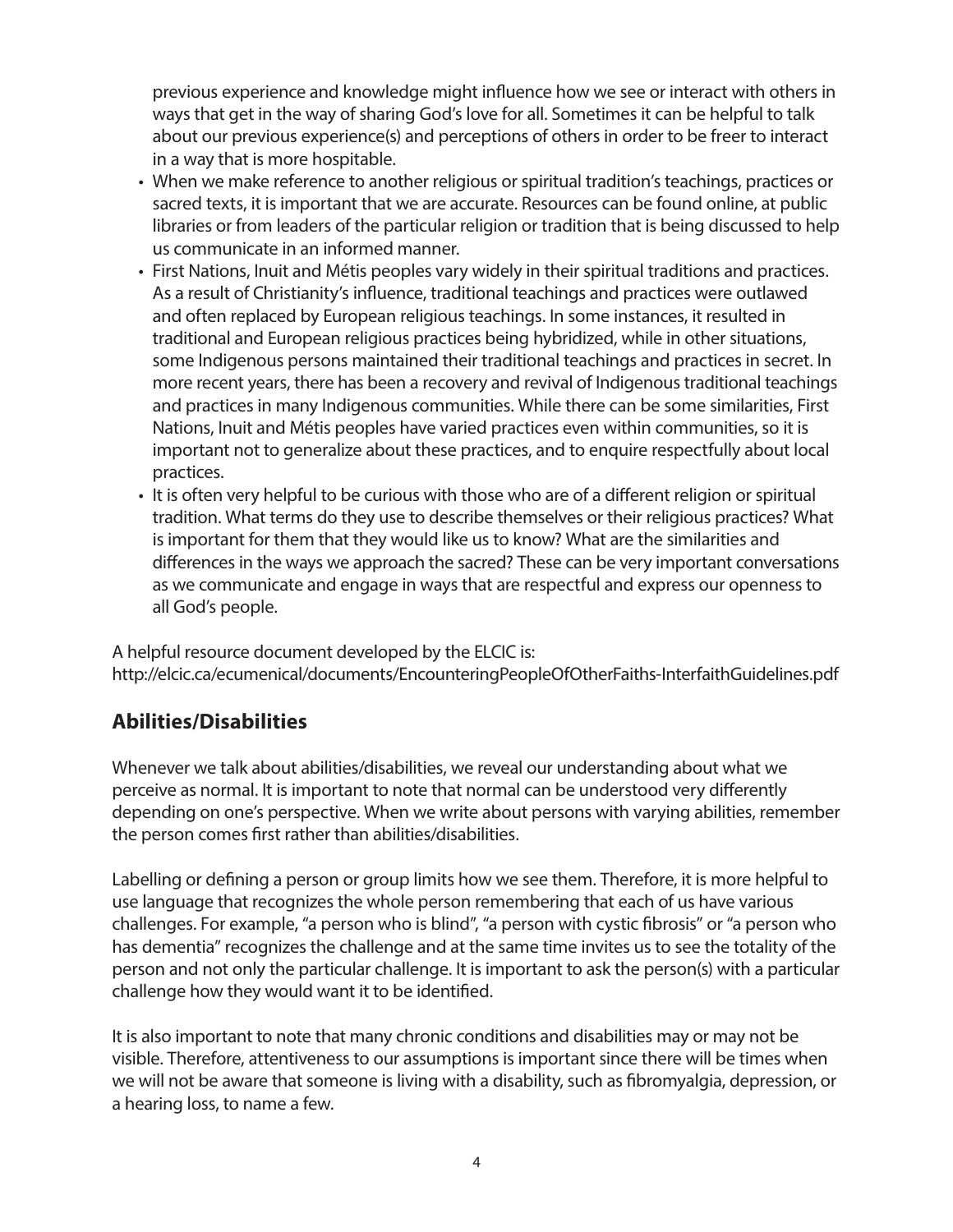## **Indigenous Peoples**

Recognizing that we are predominantly settlers, the ELCIC strives for right relationships with Indigenous peoples, and part of that commitment is to use appropriate language. Canada's Indigenous peoples are made of the First Nations, Inuit and Métis peoples. Canada's Indigenous Peoples are made up of various cultures and languages.

Given that we are all treaty people, when possible, it is advisable to recognize the treaty area and/or traditional land of Indigenous peoples when gathering for worship or other events. Avoid using the term reserve, but instead treaty area, ancestral lands or home.

Resources for acknowledging treaty area and traditional land can be found on the ELCIC website: elcic.ca/CompassionateJustice/IndigenousRightsandRelationships.cfm

When speaking about First Nations, Inuit and Métis the plural 'peoples' is preferred, as the singular 'people' does not articulate the separate origins and identities of the various groups. Indigenous is the preferred term over Aboriginal, as signified by the *United Nations Declaration on the Rights of Indigenous Peoples* (www.un.org/development/desa/indigenouspeoples/ declaration-on-the-rights-of-indigenous-peoples.html).

First Nations are made of various and diverse peoples, so it is advisable to use the specific names of nations, communities or bands when referring to First Nations.

Métis people are historically the descendants of French fur trappers and Indigenous women, but over time the term Métis has come to refer to people of mixed European and Indigenous ancestry across Canada, and a specific community of people—defined as the Métis Nation which originated largely in Western Canada and emerged as a political force in the 19th century, radiating outwards from the Red River Settlement. However, not all people of mixed ancestry consider themselves Métis.

Inuit people are Indigenous peoples who live in or are descended from people originating from Canada's North. The singular of Inuit is Inuk.

Language use to respectfully and correctly identify and speak about Indigenous People's is always evolving and so it is advisable, when given the opportunity, to ask how people would like to be identified.

#### **Introduction: Gender, Gender Identity, Sexual Orientation**

Our communities are filled with diverse populations who reflect the beauty of God's good creation. As we gather, we can welcome people by using language that actively reflects the variety of identities we have come to know within our context.

Women and men, transgender and non-binary people, members of the lesbian, gay, bisexual, queer, two-spirit, asexual, and heterosexual communities—regardless of age—deserve to have their individual identities, titles, and pronouns respected and upheld within their communities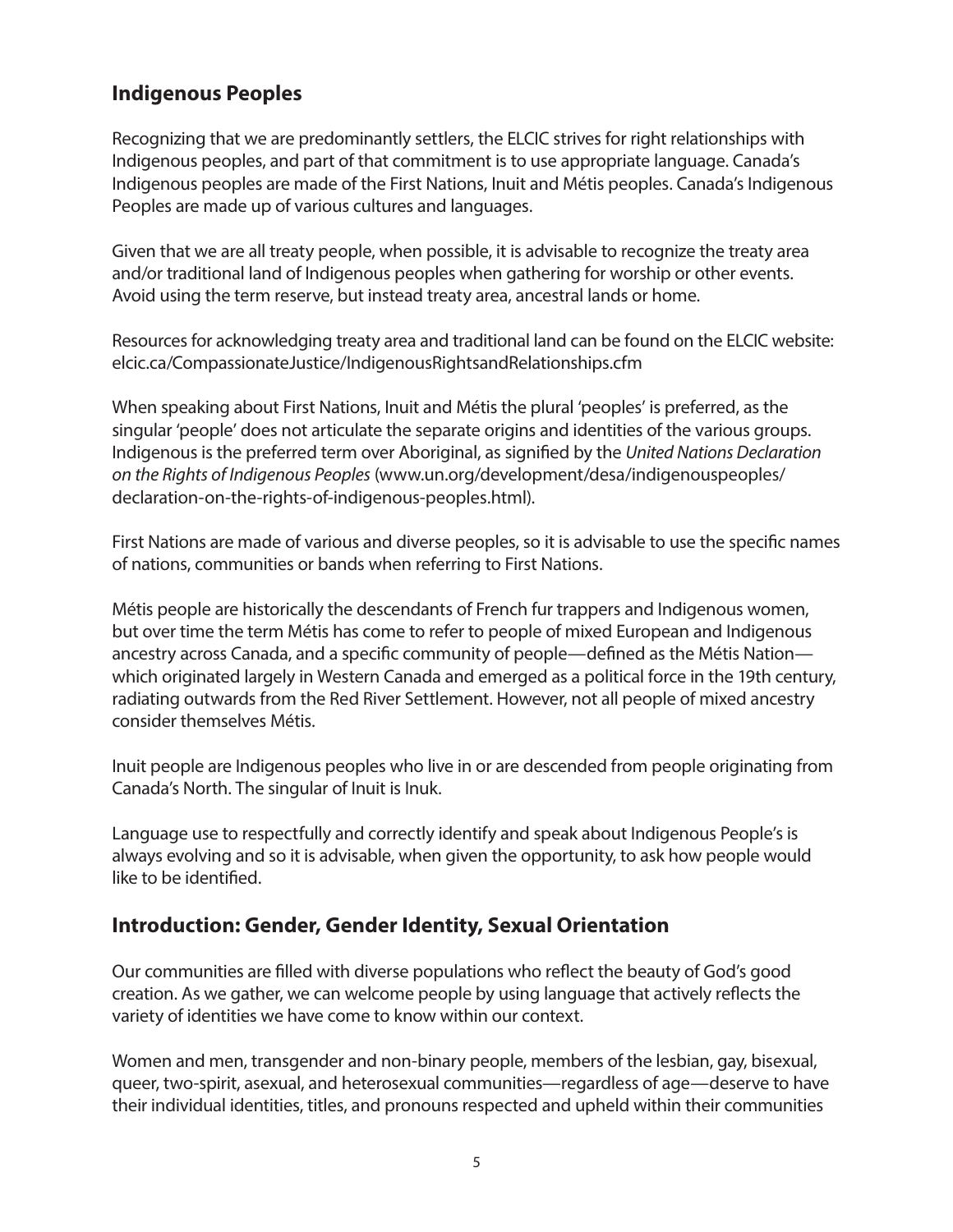of faith. While it isn't required to know all of these terms, it is critical that we have a general understanding of the range of identities we have been gifted with by God and reflect that in our use of language with one another.

### **Gender**

As we consider the language we use it is important to acknowledge the historical and subconscious ways masculinity has come to limit the diversity of language expressed within our communities. In focusing our attention toward inclusive language, we actively work to re-centre our communication in more inclusive ways.

For example, when addressing groups of people, choose a neutral term that can encompass all genders and identities present, such as: everyone, folks, friends, y'all, young adults, or children. Similarly, terms that make distinctions based on gender can be replaced with inclusive alternatives like: humankind, families, spouse or partner, siblings, ancestors or people of God. If gendered terms must be used within a group setting try to incorporate a spectrum of identities by saying: brothers and sisters and siblings, husbands and wives and partners, friends and kin and family.

Another way to practice this is to avoid gendering roles or actions when talking about positions, opting for more inclusive options such as: president, chairperson, office administrator, spokesperson, supervisor, workforce, server, volunteer, constructed or of human origin. Likewise, titles, honorifics and pronouns should be used consistently for all people mentioned in stories or articles. However, if an individual objects to a term used to describe them, respect their request and remove the word or title.

### **Gender Identity / Gender Expression**

The promotion of gender inclusive language also acts to support a welcoming community where all individuals can avoid unnecessary distinctions or assumptions surrounding their gender identity and gender expression. An individual's gender identity is their internal perception of their gender, which informs the pronouns they use, how they choose to identify themselves, and how they experience their gender regardless of their sex or outward gender expression. An individual's gender expression is the external presentation of one's gender identity through a combination of clothing, appearance, social behaviour, pronouns and other societal factors. It is also important to note that one's gender identity or expression is not necessarily connected with their sexual orientation.

Common identities for an individual's gender may include male, female, transgender or non-binary. These labels are often used as umbrella terms to describe how an individual communicates their gender within the world. It is important to remember that the gender identity of an individual may not conform to social expectations about gender based on anatomy and appearance, or to the gender assigned that individual at birth. As this is the case, it is inappropriate to ask a transgender or non-binary person about their bodies or personal medical history.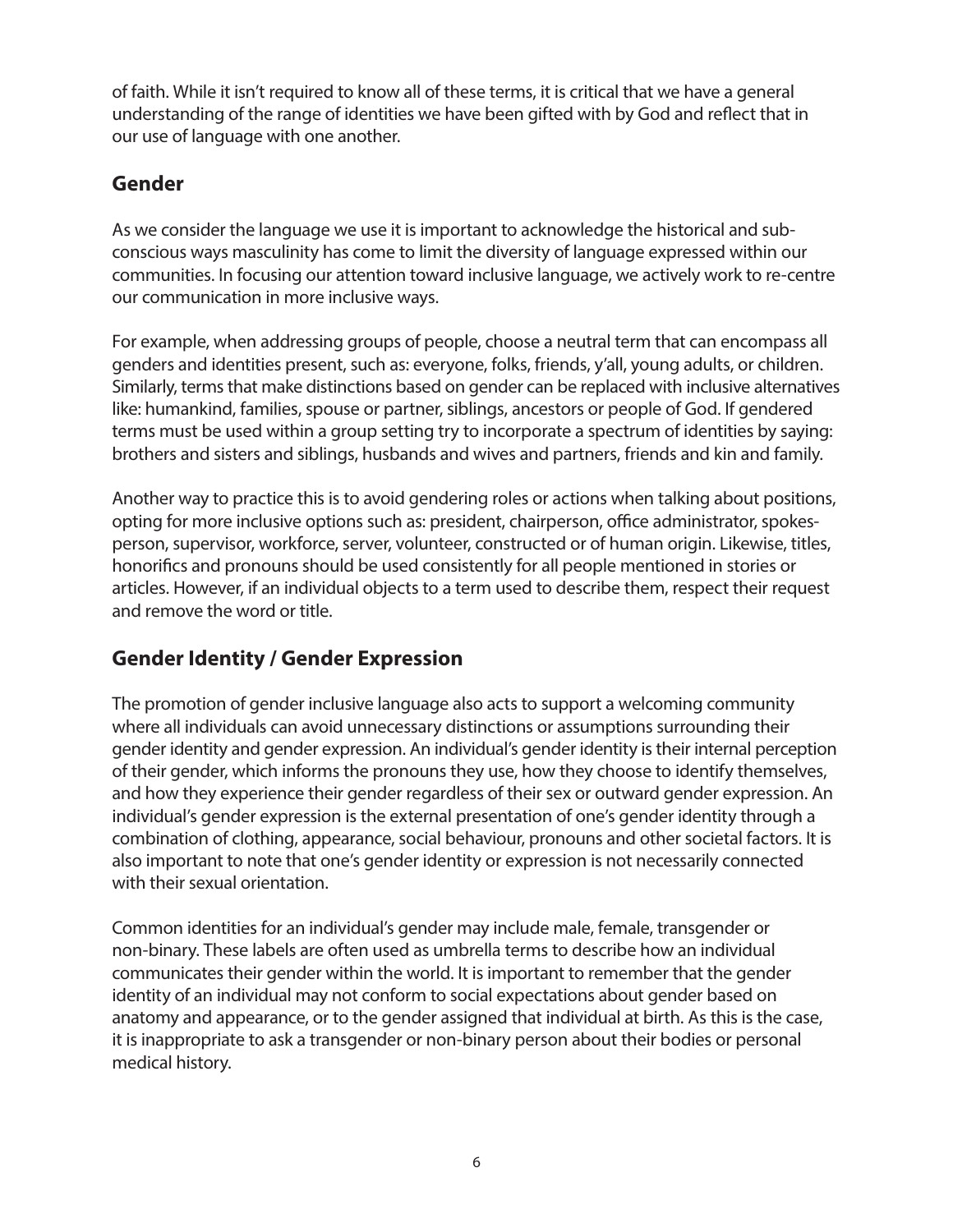If you are unsure of a person's name, pronouns or gender identity, share your own before politely asking the individual to share their name, pronoun and identity with you. Affirm that you will respect their shared identity in response—even if you have previously known them by another name or pronoun.

#### **Terminology**

**Cisgender**: an umbrella term used to describe a person whose gender identity is congruent with the sex they were assigned at birth.

**Gender Binary**: the idea that there are only two genders and that every person is one of those two.

**Gender Expression**: the external display of one's gender, through a combination of dress, demeanor, social behavior, pronouns and other societal factors.

**Gender Identity**: the internal perception of a person's gender and how they label themselves, or how a person feels on the inside regardless of their sex or gender expression. Common identity labels include man, woman, transgender, non-binary, gender queer and more.

**Intersex**: an umbrella term used to describe a spectrum of people who have a combination of chromosomes, gonads, hormones, internal sex organs and genitals that differs from the assumed gender binary.

**Non-binary**: a gender identity that indicates a person who identifies outside of the gender binary for any number of reasons. Common identity labels include gender fluid, gender queer, gender variant, agender, neutrois, gender neutral, enby, or androgynous.

**Pronouns**: a term used to describe personal gender pronouns often used during introductions to reflect one's gender identity and expression. Common pronouns include: she/her/hers, he/him/his, they/them/their, xe/ xem/ xyr, and many other gender neutral options.

**Sex:** a medical term used to refer to the chromosomal, hormonal and anatomical characteristics that are used to classify an individual as female, male, or intersex at birth.

**Transgender (trans)**: an umbrella term used to describe a spectrum of people who experience a disconnect between their sex and their gender identity or whose sex and gender identity are incongruent with the sex they were assigned at birth.

**Two-Spirit:** an umbrella term traditionally used by some Indigenous Peoples to recognize individuals who possess qualities or fulfill roles of multiple gender identities.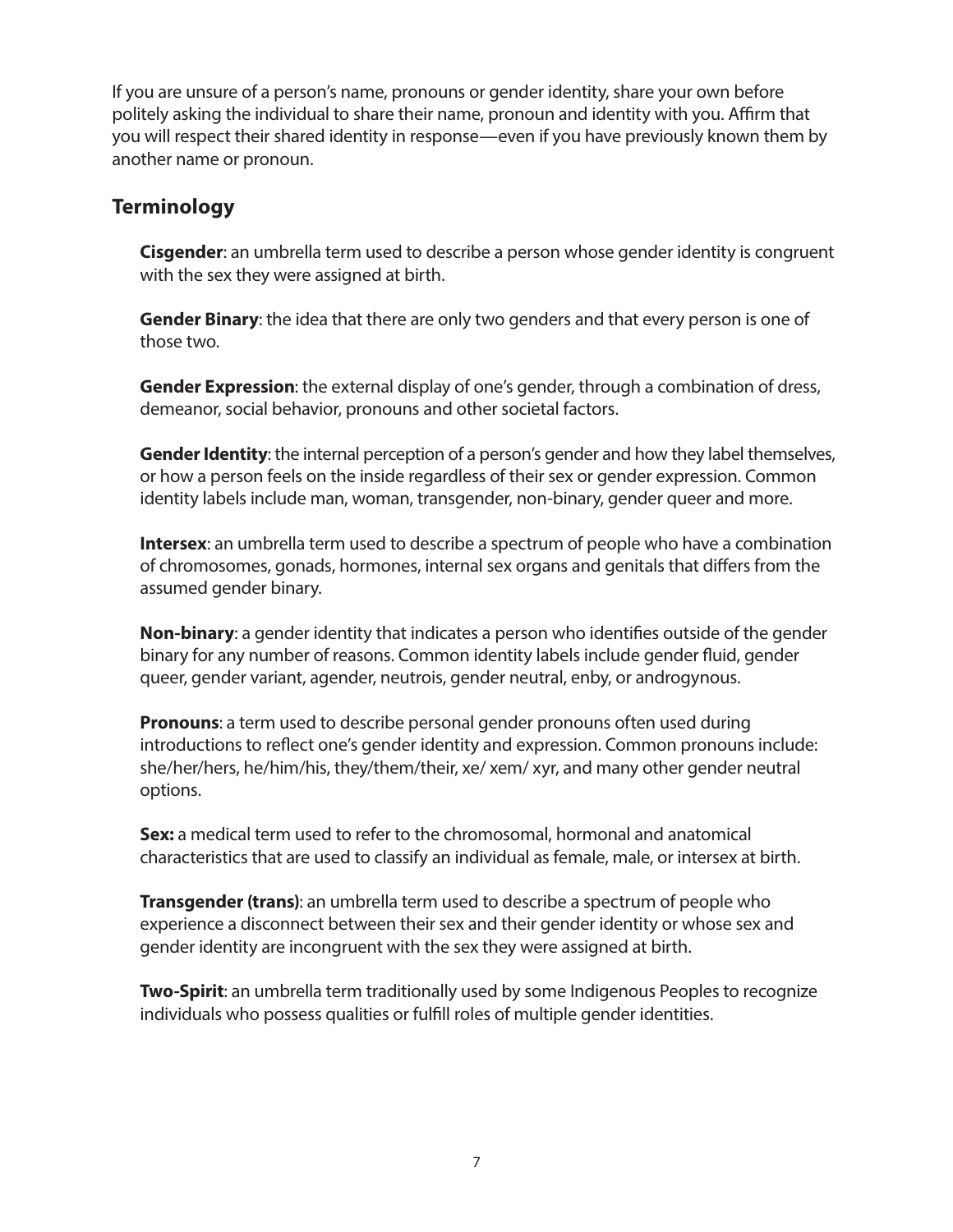## **Sexual Orientation**

As we reflect on the language we use, it is important to acknowledge the inherent ways heteronormative standards have come to limit the diversity that is expressed within our society. In focusing our attention toward inclusive language, we can actively work to re-centre our communication in ways that honour all loving and caring relationships.

The language we use to speak to lesbian, gay, bisexual, pansexual, asexual and queer people can have a powerful impact on both our conversation and the welcome we extend. When we use inclusive language to refer to an individual's sexual orientation, we are actively respecting the identity of every individual. In doing so, we promote a safe and caring environment for all - whether they are a heterosexual (straight) or an LGBTQ2+ member of the community.

It is important to note that "Queer" is an acceptable in-group umbrella term, but it is best to avoid describing an individual or community as such unless they have specified that is how they wish to be identified. Similarly, one should avoid speculating about a person's sexual orientation, marital status, or family relations, unless they are invited into that conversation by the individual. The decision to invite someone into such a circle of knowledge is often called "coming out" and is a deeply personal and private decision made by the individual. Coming out is a continual, life long process through which one's gender identity, and / or sexual orientation is shared within society. As this is the case, one should never "out" or involuntarily share about another person's gender identity, and / or sexual orientation with anyone.

It is also important to be mindful of the appropriate terms to use when referring to LGBTQ2+ individuals and couples within your community. While some LGBTQ2+ couples use the term husbands or wives following their wedding—not all couples do. Whenever speaking to couples attempt to use inclusive terms such as spouse, partner, significant other, or other half, to accompany more traditional terms like husband and wife.

#### **Terminology**

**Asexual**: A term that describes a spectrum of people who may feel no sexual attraction towards people of any gender, and / or people who may desire some level of romantic relationship with some people. Aromantic is a related term indicating someone who does not seek or desire a romantic relationship (as opposed to sexual).

**Bisexual**: a term that describes someone attracted to their same gender and to another gender.

**Coming Out:** The process by which one accepts and/or comes to identify one's own sexuality or gender identity, and the process by which one shares one's sexuality or gender identity with others. This is a continual, life-long process.

**Gay**: a term that describes a man who is attracted to men. Also used by some women.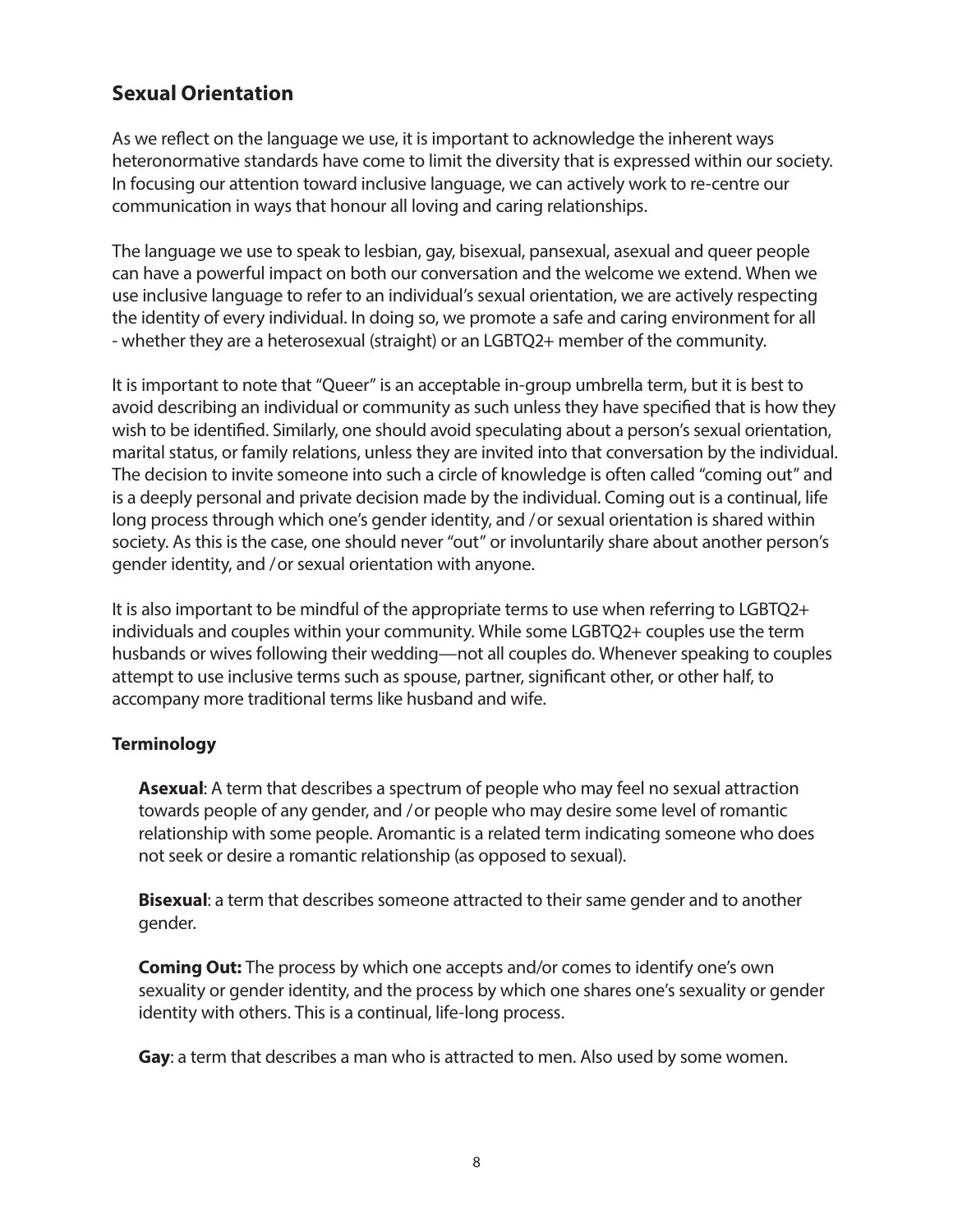**Heteronormativity**: the assumption by individuals, institutions or within society that heterosexual orientation / heterosexuality is superior to all other sexualities. Leads to invisibility and stigmatizing of other sexualities.

**Heterosexual or Straight**: a term that describes someone attracted to people of a different gender.

**Lesbian**: a term that describes a woman who is attracted to women.

**LGBTQ2 +**: an abbreviation or umbrella terms for Lesbian, Gay, Bisexual, Transgender, Queer and/or Questioning and Two-spirit peoples. The addition of the  $+$  recognizes the diversity of unnamed identities the abbreviation often comes to represent.

**Outing:** involuntary or unwanted disclosure of another person's sexual orientation or gender identity.

**Queer**: for some, a reclaimed term used by members of the LGBTQ2+ community to describe people who identify as non-heterosexual, transgender, or who exist outside of the gender binary. Due to its historical use as a derogatory term, it is not embraced or used by all members of the LGBTQ2+ community.

**Polyamory (Polya)**: a term that describes a spectrum of people who have an orientation towards consensual non-monogamous relationships.

### **Race and Ethnicity**

All persons share a common humanity. It is important to be inclusive and respectful of all cultural backgrounds and diversity. When we name our complex history with race and racism, it can assist us in repairing those broken relationships and moving us towards being a more inclusive church.

Generalizations and stereotyping based on race or ethnicity should not be used. Avoid identifying people by race, colour or national origin, unless it is appropriate for context, but do not assume a person's appearance defines their nationality or culture defines their nationality or cultural background.

Avoid singling out specific cultures or drawing undue attention to ethnic or racial background. When references are relevant and necessary, find the appropriate, accepted terminology and use the language preferred by the individual or group concerned.

Capitalize proper names of nationalities, peoples, races and tribes: e.g. Indigenous Peoples, Cree, Métis, Inuit, Arab, Caucasian, Jew, Latin, Asian, Catholic, Protestant, Muslim, Orthodox, French-Canadian, Asian. Black is acceptable in references to people of African descent. In the United States, African-American is used; in Canada, African-Canadian is sometimes used but not as frequently. Black and white do not name races and are lowercase.